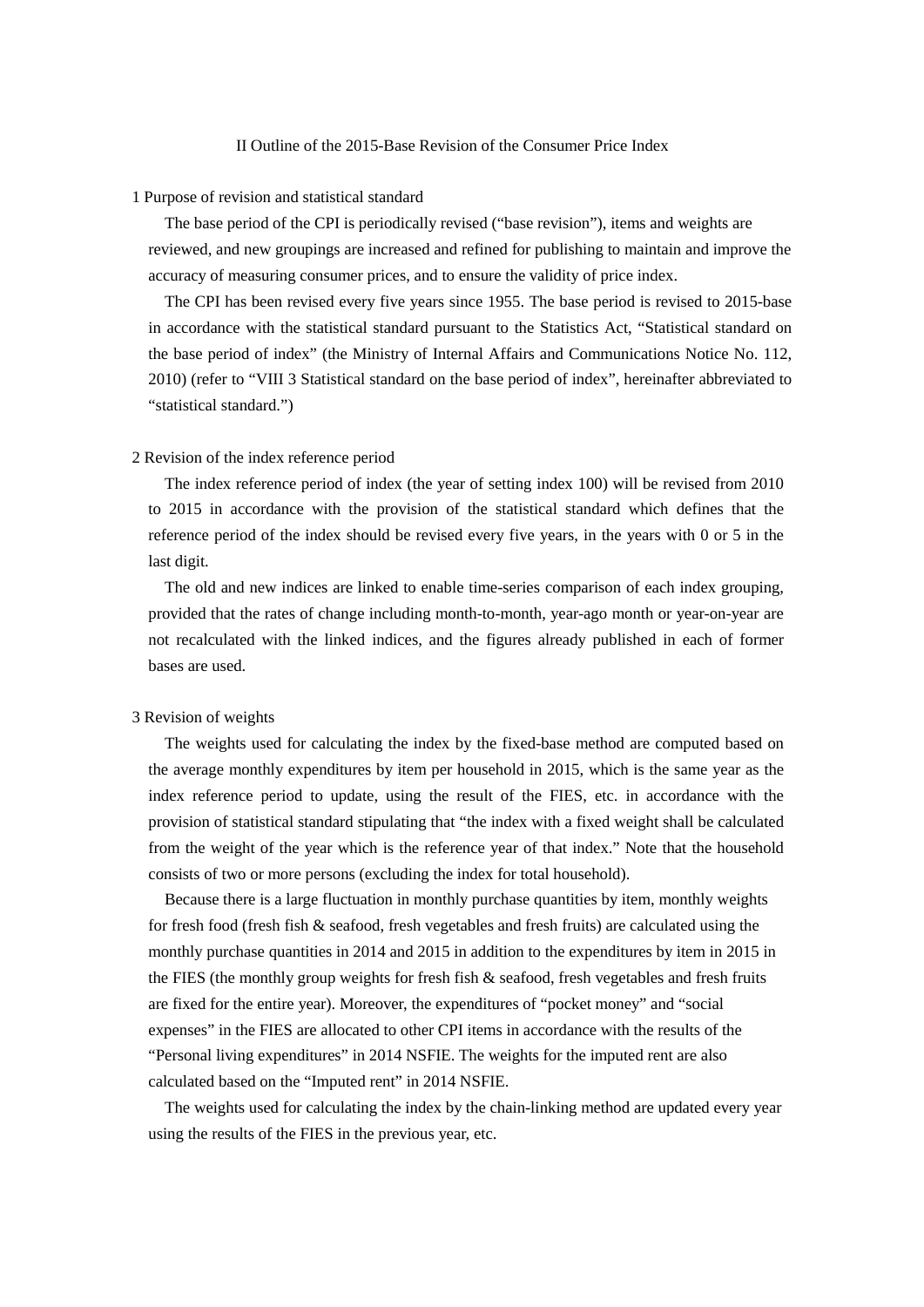## 4 Revision of items

The items used for calculating the CPI are added or removed according to the importance and other criteria in living expenditures for improving the accuracy of measuring price changes. The criteria to add or remove the items are shown below.

<Criteria for addition>

The items which meet all of the following criteria are added to the index items:

- i) Importance in living expenditures has increased due to change in the consumption patterns owing to the appearance and spread of new goods and services, and taste changes
- ii) Items that can contribute to improve accuracy and to retain representativity of subgroup indices.
- iii) Items that can be smoothly collected their prices and correctly represent their price changes.
- <Criteria for removal>

The items which meet any of the criteria i) to iii), and are not considered to hurt the representativity of subgroup indices are removed.

- i) Items whose importance for living expenditures has decreased due to changes in the consumer patterns.
- ii) Items that even when eliminated do not affect the ability to ensure the accuracy of the subgroup indices.
- iii) Items that become difficult to collect smoothly or those where the price changes cannot be clearly shown.

The items in ii) may be integrated to other items.

In the 2015-base revision, 33 items were added, 32 items were removed, and 8 items were integrated into 4 items, resulting total of 585 items in the new base index. Appendix 1 lists the items to be revised in the 2015-base index.

The name of an item may be changed to expand the concept of the item in order to improve the correspondence of the items used in the CPI to their weights and survey specifications. For example, "Music download service fees" in 2010-base is changed to "Charges for web content" in the 2015-base index to include video distribution, mobile software (application) distribution and digital books in addition to music distribution. Additionally, the name of items is revised by referring to the indication in the classification of the FIES. Appendix 2 shows the major items whose name is changed in the 2015-base index.

### 5 Revision of model formulas

Some items such as "Airplane fares", "Electricity" and "Telephone charges (mobile phone)" have various fare structures, with prices that vary according to the purchased conditions. To suitably reflect the price fluctuation in the price index, monthly indices for these items are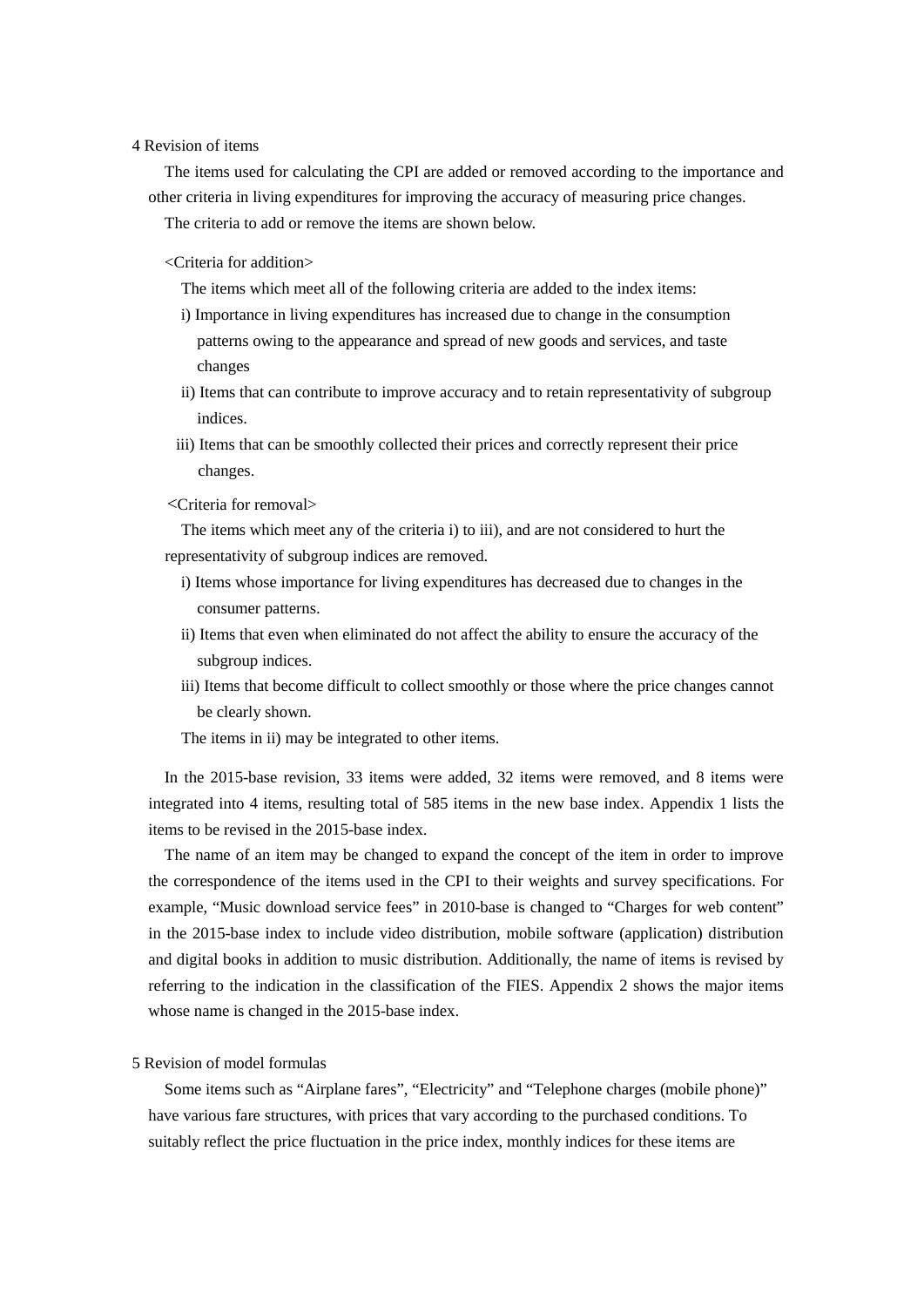calculated with special formulas ("model formulas") which are designed by using a typical utilization case of each item as a model. Various statistics, information consolidated by economic associations, and responses for information requests to private companies are used to compute ratios, etc. to aggregate the prices.

Of the 74 model items in 2010-base, 10 items are removed, two items are integrated to one item, and 11 items are added, making a total of 74 model items in the 2015-base.

In the 2015-base revision, the weights used for weighted averages in the model formula are updated, collecting prices and model cases are also revised and other necessary revisions are made for maintaining and improving accuracy. In addition, model formulas for newly added model items are created.

6 Increases and refinement of published groupings

The published groupings have been increased or refined in the base revision to ensure the validity of the consumer price index.

In the indices by household groups, the index of households headed by retired individuals aged over 60 has been published from the 2010-base, and the index of households headed by retired individuals aged over 65 is added in 2015-base in order to adapt to changes in the demographic structure in Japan.

Considering the recent increased use of the index by the chain-linking method in Japan and abroad, monthly indices for all items including fresh food, etc. are newly added and published in 2015-base as the indices calculated by the chain-linking method. At the same time, the contributions of groups and items by chain-linking method is calculated and published as reference indices to improve the validity of indices by chain-linking method.

In addition, the indices rounded off to three decimal places are disclosed as reference values to improve the availability of CPI users.

Taking into account the status of utilization and other factors, half-yearly indices for the basic groups and goods and services groups, indices by occupations of the household head, and the CPI by the midpoint-year basket method are not to be published from 2015-base, provided that these indices are continued to be analyzed for verifying the accuracy of CPI and other purposes.

#### 7 Basic policy of index calculation

(1) Regular revision of survey specifications

For those goods and services which are subject to price survey, the characteristics (specifications) including the function, standards, capacity and specification of the hot-selling line of products, are defined for each item to ensure the homogeneity and the representativity of price fluctuations. Given constant changes in corporate strategies and consumption behaviors of households, and consequent changes in the hot-selling line of products, however, the survey specifications need to be regularly reviewed and appropriately and timely revised as required (specification revision).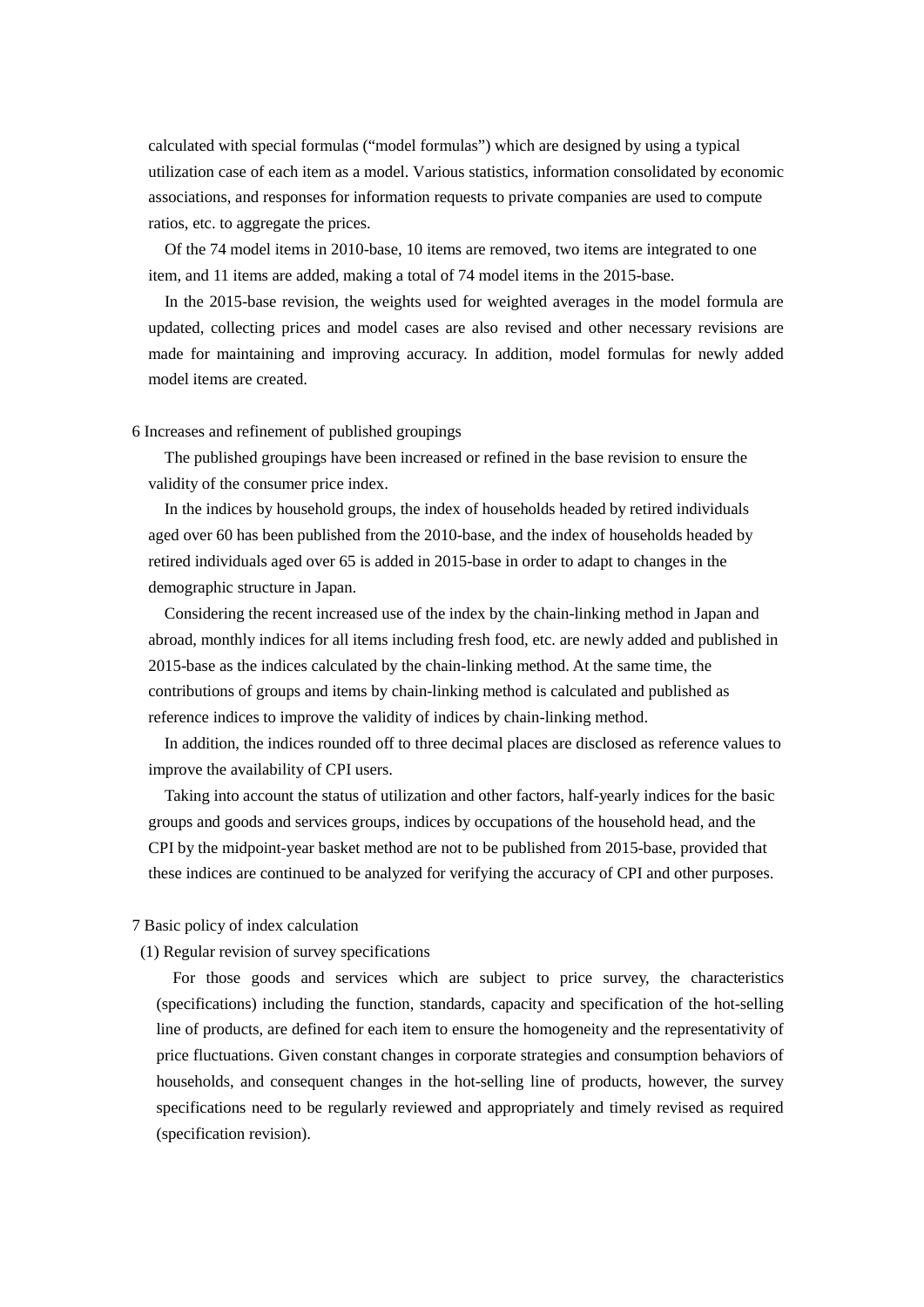## (2) Suitable method of quality adjustment

Given that the fixed quality is essential for measuring price fluctuations, the most suitable method is selected for appropriate quality adjustment of each item at the time of specification revision, including the overlap method, adjustment by the ratio of quantity, adjustment by the single regression equation, option cost method, class mean imputation, hedonic approach and direct comparison, to remove the effect of quality changes due to specification revisions.

## (3) Utilization of POS and Internet information

The POS information<sup>\*</sup> is used for computing indices in the hedonic approach, quality adjustment at the time of specification revision, and specification management. The Internet information is used for referring to the price of goods sold on the Internet or by mail and nationally uniform prices required for computing indices.

\*POS information: scanner data gathered by the private Point of Sale system.

## (4) Any time revision of model formulas

The model formula is revised as required to reflect the actual status of the new charging or price system of an item, if any, accurately in the relevant index.

#### (5) Midpoint-year revision of items

The index items may be added or removed before the next base revision to immediately reflect the rapid spread or decline of relevant goods and services, if any in the index.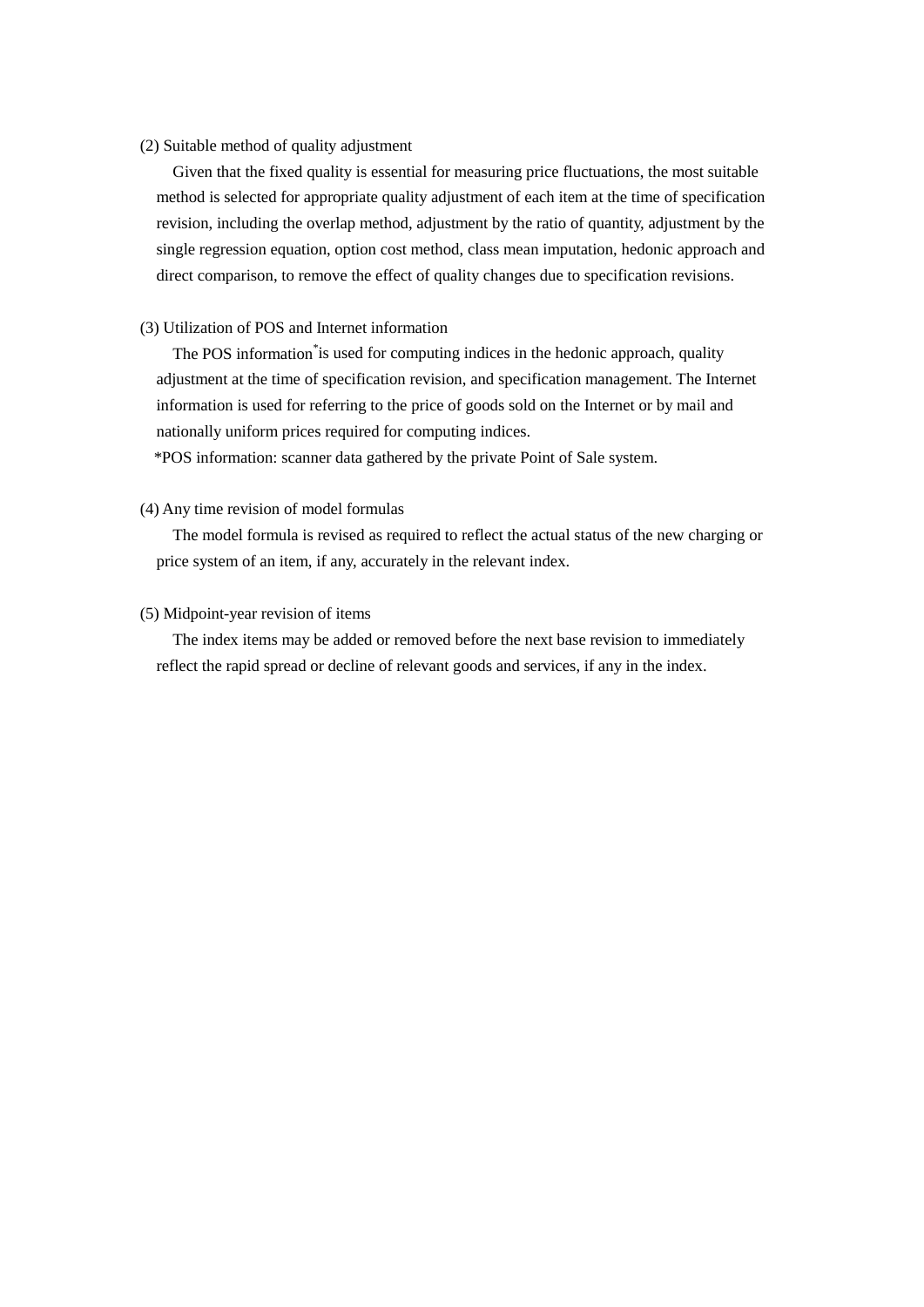# Appendix 1

# Index items revised in 2015 base

| Added items (33) and removed items (32) |
|-----------------------------------------|
|                                         |

| 10 major groups                      | Addition                                                                                                                                                                                                                                                                                                                                                                                                                                                                      | Removal                                                                                                                                                                                |
|--------------------------------------|-------------------------------------------------------------------------------------------------------------------------------------------------------------------------------------------------------------------------------------------------------------------------------------------------------------------------------------------------------------------------------------------------------------------------------------------------------------------------------|----------------------------------------------------------------------------------------------------------------------------------------------------------------------------------------|
| Food                                 | "Shiranui", citrus fruits(*1)<br>"Tsuyu", liquid seasonings<br>Roll cakes<br>Sushi (box lunch)-B(*2)[Inarizushi]<br>Box lunch $-B(*3)$ [Fried chicken box lunch]<br>Processed pizza<br>Roast pork<br>Coffee beverages-B (*4)<br>[self-service in convenience stores]<br>Soy milk<br>"Soba", Japanese noodles (eating out)<br>Ginger pork set meals (eating out)<br>Coffee (eating out)-B (*5)<br>[Coffee at cafes (self-service)]<br>"Yakitori", grilled chicken (eating out) | Flounder<br>Liver<br>"Azuki", red beans<br>Lemons<br>Iyo-mandarins<br>Chicken & eggs on rice<br>Lunch for children                                                                     |
| Housing                              | Carports<br>External wall coating<br>Parking lot construction<br>Wallpaper reupholstering                                                                                                                                                                                                                                                                                                                                                                                     | Paint<br>Locks<br>Plastering<br>Sheet glass replacement<br>Installing air conditioner                                                                                                  |
| Furniture &<br>household<br>utensils | Air cleaners<br>Canteens<br>Clothes drying hangers<br>Septic tank cleaning fees                                                                                                                                                                                                                                                                                                                                                                                               | Electric pots<br>Electric irons<br>Electric carpets<br>Coffee cups & saucers<br>Glasses<br>Wine glasses<br>Vinyl hose<br>Clean water equipment<br>Charges for treatment of human waste |
| Medical care                         | Health fortification-B (*6)[Green juice]<br><b>Masks</b><br>Hearing aids<br>Supporters                                                                                                                                                                                                                                                                                                                                                                                        | <b>Bathroom</b> scales<br>Thermometers                                                                                                                                                 |
| Transportation<br>&communication     | Bicycles-B (*7)<br>[Electric-power assisted bicycles]<br>Road services                                                                                                                                                                                                                                                                                                                                                                                                        | Car wax<br>Electronic Toll Collection system tool                                                                                                                                      |
| Culture &<br>recreation              | Scissors<br>Athletic shoes<br>Pet toilet supplies<br>Potted plants                                                                                                                                                                                                                                                                                                                                                                                                            | Marking pens<br>Papers for office automation<br>Cellophane adhesive tape<br>Pencil cases<br>Flowerpots<br>Tennis court charges<br>Admission fees to the racecourse                     |
| Miscellaneous                        | Toilet lotion-A (*8)[Counseling toilet goods]<br>Home security services                                                                                                                                                                                                                                                                                                                                                                                                       |                                                                                                                                                                                        |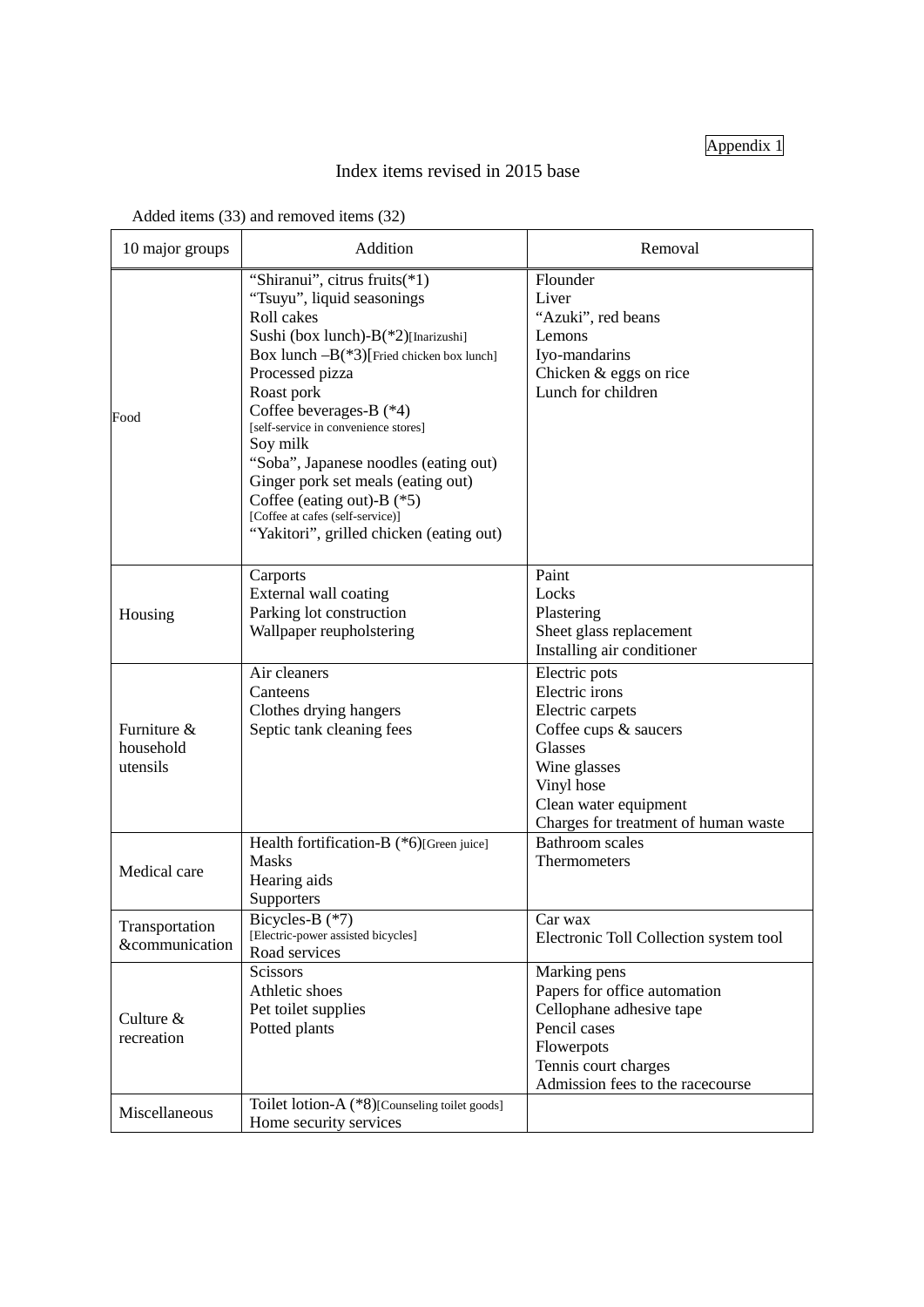- (\*1) "Shiranui" is a citrus fruit.
- (\*2) The conventional "Nigirizushi" (hand-rolled sushi) is changed to "Sushi (box lunch)-A", and "Inarizushi" (sushi in fried tofu) is added.
- (\*3) The conventional "Makunouchi box lunch" is changed to "Box lunch -A" and "Fried chicken box lunch" is added.
- (\*4) The conventional "Coffee beverages (bottled)" is changed to "Coffee beverages-A" and "Coffee beverages (self-service in convenience stores)" is added.
- (\*5) The conventional "Coffee at cafes (excluding self-service and coffee stands)" is changed to "Coffee (eating out)-A", and "Coffee at cafes (self-service)" is added.
- (\*6) The conventional "Multi-vitamin" is changed to "Health fortification-A" and "Green juice" is added.
- (\*7) The conventional "City bicycles" is changed to "Bicycles-A" and "Electric-power assisted bicycles" is added.
- (\*8) The conventional "Toilet lotion (self toilet goods)" is changed to "Toilet lotion-B" and "Toilet lotion (counseling toilet goods)" is added.

| 10 major groups                                                                                                            | $2010$ -base                                                                                                            | $2015$ -base                                            |
|----------------------------------------------------------------------------------------------------------------------------|-------------------------------------------------------------------------------------------------------------------------|---------------------------------------------------------|
| Food                                                                                                                       | Fermented lactic drinks, sterilized<br>("Calpis")<br>Fermented lactic drinks,<br>unsterilized ("Yakult")                | Fermented lactic drinks                                 |
|                                                                                                                            | School lunch (elementary school,<br>lower grades)<br>School lunch (elementary school,<br>higher grades)                 | School lunch (elementary school)                        |
| Transportation<br>&communication                                                                                           | Automobiles (more than 660cc,<br>but less than 1,500cc)<br>Automobiles (more than 1,500cc,<br>but less than $2,000cc$ ) | Small motor vehicles (over 0.66L,<br>$2.00L$ or less)-A |
| Charges for certificates of<br>registered stamps<br>Miscellaneous<br>Charges for certificates of<br>permanent registration |                                                                                                                         | Charges for administrative<br>certificates              |

Integrated items (8 items to 4 items)

Changes in survey area (one item)

| IU major groups | ltem                 | 2010-base          | 2015-base |
|-----------------|----------------------|--------------------|-----------|
| Food            | Nigauri"<br>$66$ NT: | Okinawa Pref. only | Japan     |